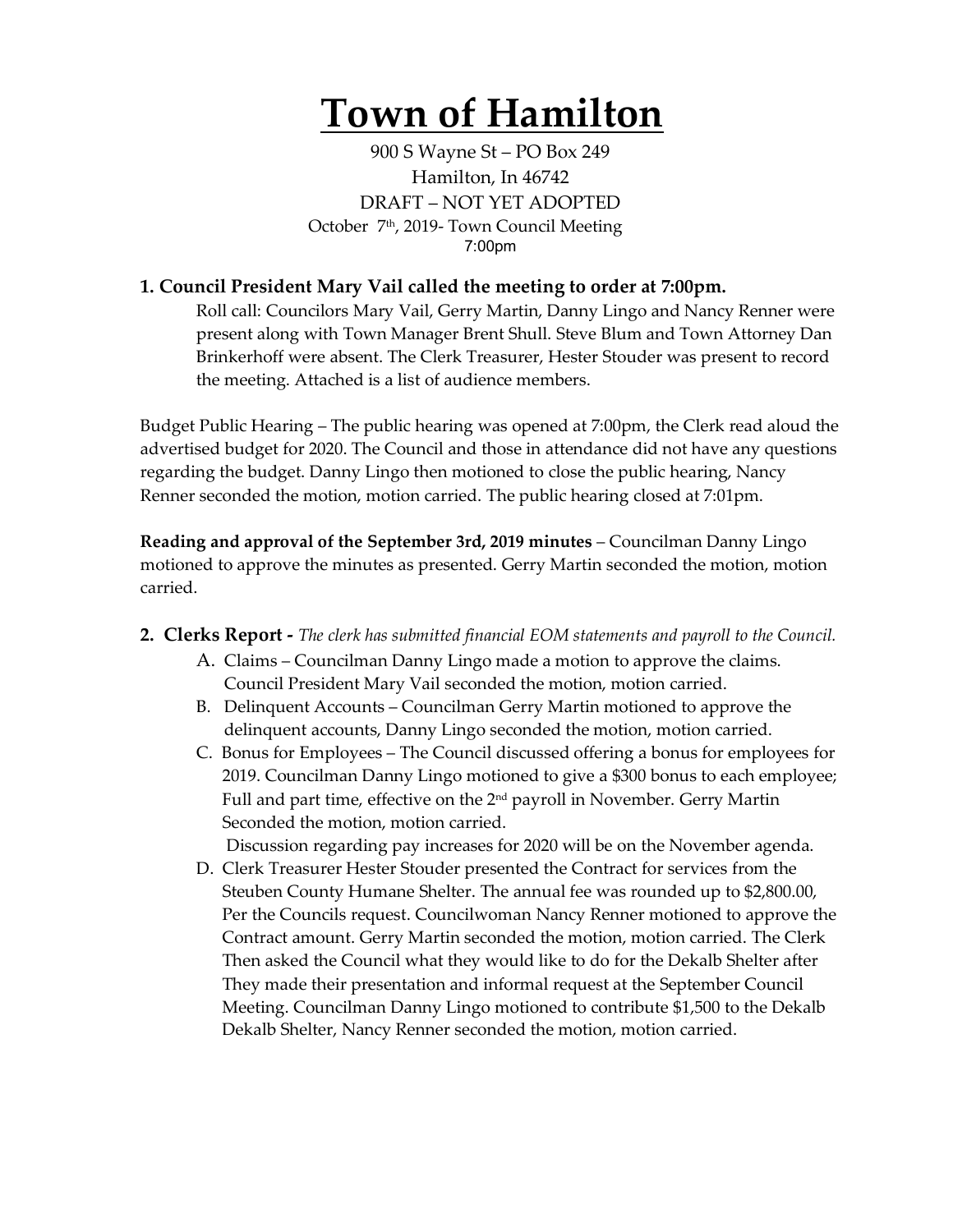### **3. Reports**

A. *Town Manager* – Town Manager Brent Shull asked the Council to approve the cost of \$17,800 for ERI engineering to prepare the packets for the 2020 community crossings grant. Gerry Martin motioned to approve the request, Danny Lingo seconded the motion, motion carried. *Please see attached report*

B. Street Department – Mark is having knee surgery and will be out for 4-6 weeks. Tom and Jim will be handling the department in his absence. They will bring information on the new Street Department truck in November. The purchase will take place in 2020, because it will take several months to secure the dealer and build the truck, they are starting the process now *Please see attached report*

C**.** Police Department – Officer Tom Frederick has graduated the academy and is back on regular duty.

With surrounding departments increasing their pay scales, Marshal Jermey Warner suggested allowing officers to take their vehicles home to stay competitive. The Council will discuss this further at upcoming meetings. *Please see attached report.*

D**.** *Water Department* – The Council acknowledged the resignation from Water Superintendent Justin Stouder, effective October 20, 2019 Annual Hydrant flushing is being done and has been advertised. The new roof on the Water Plant started to fail. The contractor has been notified and will be correcting the issues. *Please see attached report.* 

## **4. Old Business –**

A. Curbing and work on Lane 221 with Highlands Association – Town Manager Brent Shull said he is working with the Highlands on the what the total cost for Drainage and curbing will be. Once those numbers are available, he will be able Look at the budget and see how and if the Council can partner with the Highlands.

 Brent also met with the Nesters who live on the corner of 221 and 300 regarding Drainage concerns they are having.

- B. Public Beach Project Town Manger Brent Shull said he is working on getting Drawings of what the completed project will look like and is waiting on cost.
- C. Paving quotes for Lane 282 Town Manager Brent Shull had 2 quotes for the Paving work on Lane 282. One was from  $T \& E$  for \$21,600 and the other from M&M at \$22,300.00. Councilman Danny Lingo motioned to accept the lowest bid from T&E not to exceed \$21,600.00, Nancy Renner seconded the motion, motion carried.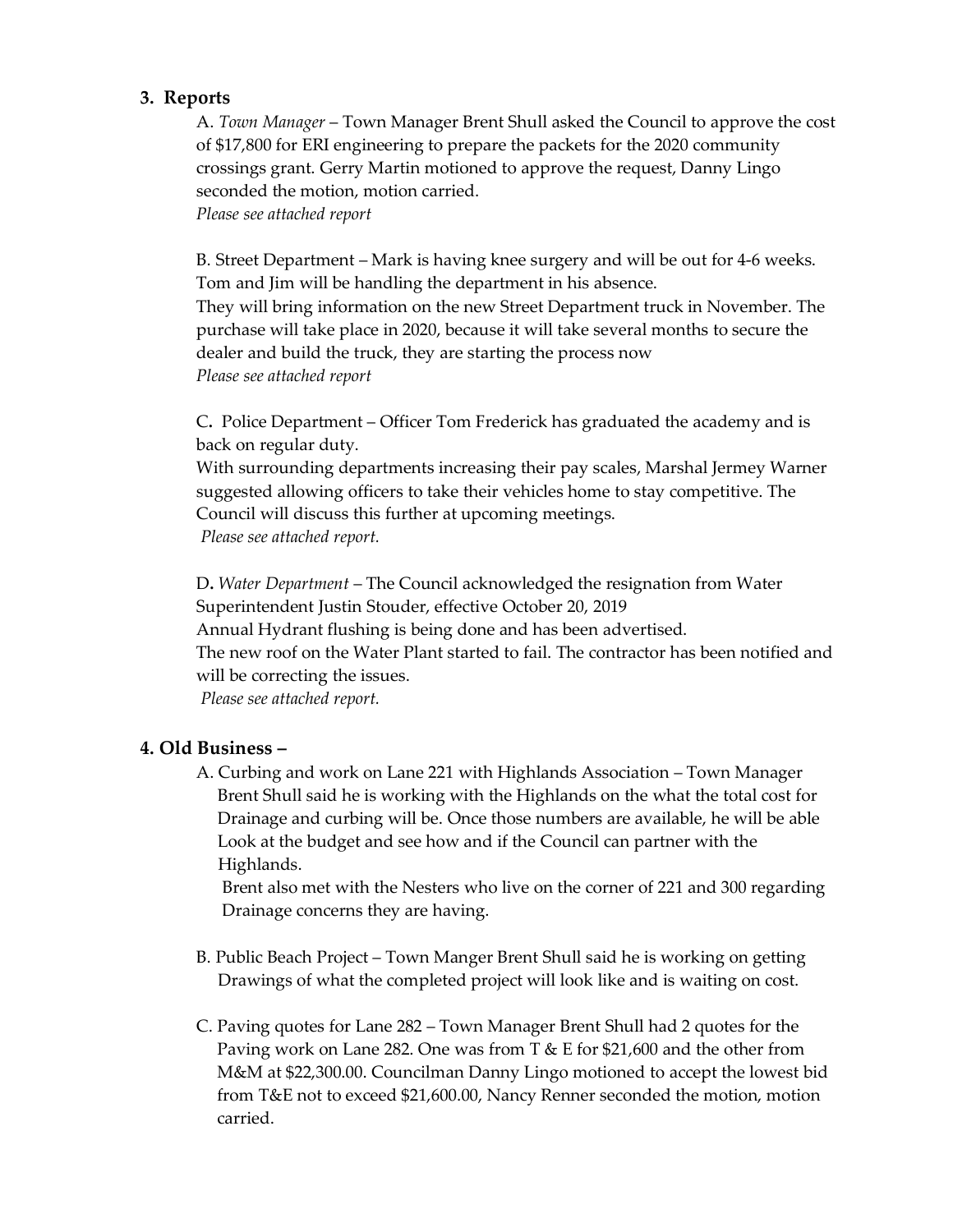#### 5. **New Business –**

A. Contribution to the Dekalb Humane Shelter – This was previously approved under the Clerks report.

B. Board Appointments – Current Park Board member Phyllis Weaver was in attendance and said she would be finishing up her last term on the board and would like the Council to consider Deputy Clerk Jenna Steigerwald as her replacement. She went on to say how well they have worked together on various park related projects and expanded the summer programs into the variety we have today. The Council valued her input and acted on her recommendation. Gerry Martin motioned to approve Jenna Steigerwald to fill Phyllis vacancy starting in 2020. Danny Lingo seconded the motion, motion carried.

The Council then thanked Phyllis for the tremendous work she has done and the level she has brought the Park board too. It will forever be an improvement to Hamilton.

The remaining open board positions will be discussed in November and December until all positions are reappointed or filled.

C. Ordinance 2019-4 – Amending Title VII – Chapter 73 Parking schedules – This was tabled until the Town Attorney and Marshal can discuss it further.

D. Ordinance 2019-6 – Salary Ordinance –  $1<sup>st</sup>$  reading – Councilman Danny Lingo motioned to introduce the ordinance on  $1<sup>st</sup>$  reading. Councilwoman Nancy Renner seconded the motion, motion carried.  $2^{nd}$  &  $3^{rd}$  reading will be on the October  $21^{st}$ , 2019 agenda.

Town Manager Brent Shull mentioned he attended the Dekalb EDC meeting and feels our annual contribution of \$185 wasn't enough for the work they do on our behalf. He asked the Council to increase the 2019 contribution to \$500 and \$1,000 for 2020. Councilman Gerry Martin motioned to increase the annual contribution as Brent recommended. Mary Vail seconded the motion, motion carried.

## **Public Comments/Questions concerning ADA or other items of Business –**

Hamilton resident Earl Rakowski asked if the Town would be improving Lane 250, saying it was in bad condition and causes problems for the year-round residents who live on and use that lane. Town Manager Brent Shull said he wasn't certain if it was a private lane or not. He knows the Town has helped to plow and maintain it in the past. He said he would talk to the Street Department about making sure stone was added to help with the concerns Mr. Rakowski mentioned.